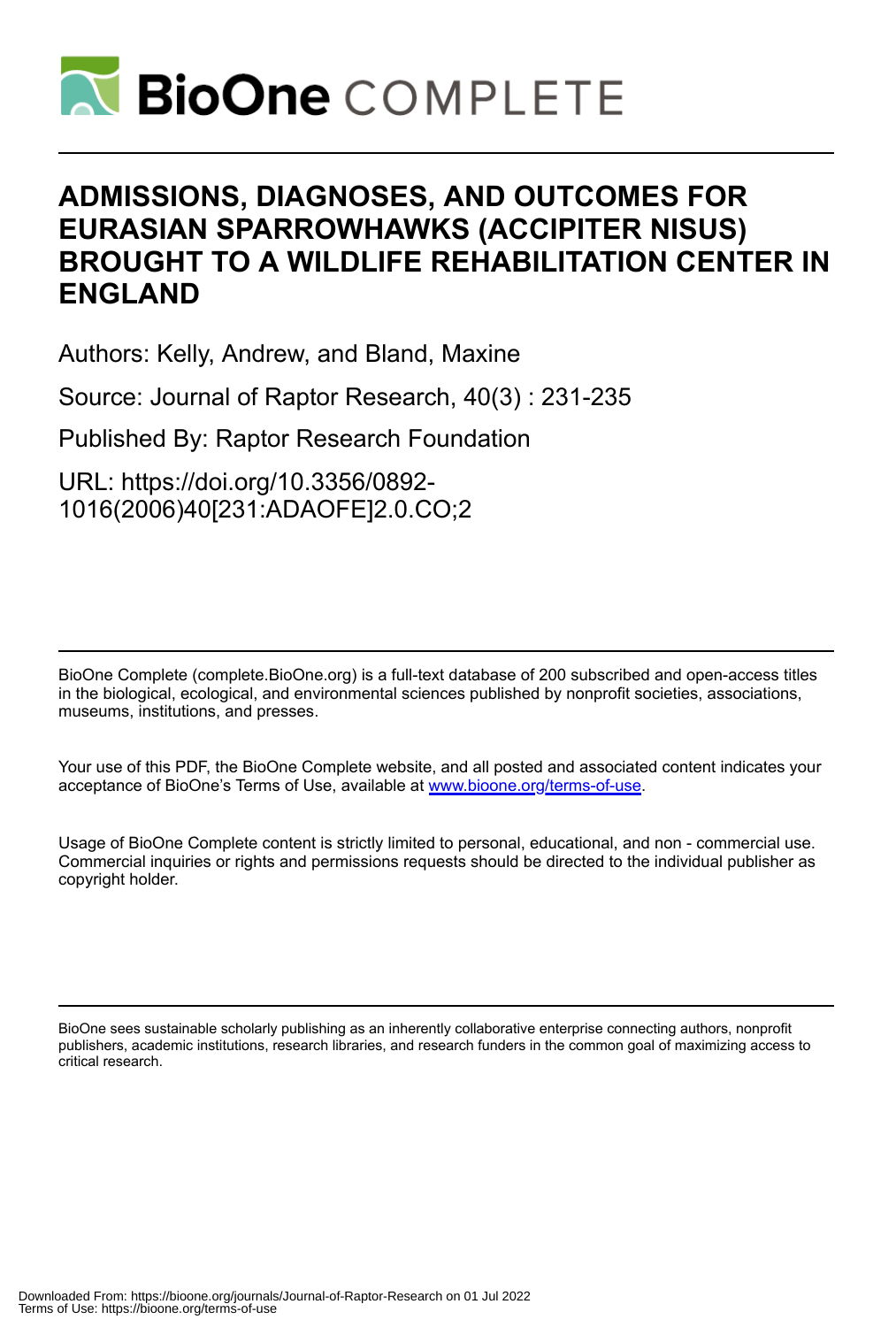J. Raptor Res. 40(3):231–235 E 2006 The Raptor Research Foundation, Inc.

# ADMISSIONS, DIAGNOSES, AND OUTCOMES FOR EURASIAN SPARROWHAWKS (ACCIPITER NISUS) BROUGHT TO A WILDLIFE REHABILITATION CENTER IN ENGLAND

ANDREW KELLY1

RSPCA Stapeley Grange Wildlife Centre, London Road, Stapeley, Nantwich, Cheshire CW5 7JW U.K., and Division of Environmental and Evolutionary Biology, Graham Kerr Building, University of Glasgow, Glasgow G12 8QQ U.K.

MAXINE BLAND

RSPCA Stapeley Grange Wildlife Centre, London Road, Stapeley, Nantwich, Cheshire CW5 7JW U.K.

KEY WORDS: Eurasian Sparrowhawk; Accipiter nisus; rehabilitation; mortality; collision.

The Eurasian Sparrowhawk (Accipiter nisus) is one of the smallest birds of prey in Europe (Newton 1986) and, with over 30 000 breeding pairs (Snow and Perrins 1998), is one of the most common diurnal birds of prey in Great Britain. Females are bigger than males but sexual size dimorphism is extreme in the Eurasian Sparrowhawk. Females weigh, on average, 290 g with males weighing about 150 g (Newton 1986). In a study of a population in southwestern Scotland, avian prey made up 97% of the diet of Eurasian Sparrowhawks during the breeding season (Newton 1986). A comparison of prey items taken during the incubation period and post-fledging period showed that males took prey up to 120 g (larger thrush species), while females regularly took prey up to 500 g (e.g., Common Wood-Pigeons [Columba palumbus]). The diet of recentlyfledged juvenile sparrowhawks was similar to that of the adults, although it contained more fledglings, which presumably made easier targets (Newton 1986).

Like most woodland raptors, Eurasian Sparrowhawks are well-adapted to their habitat with a small head, slim body, short wings, and a long tail. These features allow the sparrowhawk great maneuverability and speed, indispensable traits for predators of small songbirds (Newton 1986). However, these characteristics also make the sparrowhawk vulnerable to collision with objects such as windows and vehicles, an important cause of mortality in this species. In a 35 yr study of 1781 sparrowhawk carcasses, Newton et al. (1999) found that 65% of the birds had died as a result of trauma caused by collision, particularly with windows. In addition to this high mortality, many sparrowhawks are <sup>1</sup> Email address: ankelly@RSPCA.org.uk found injured by members of the public and taken to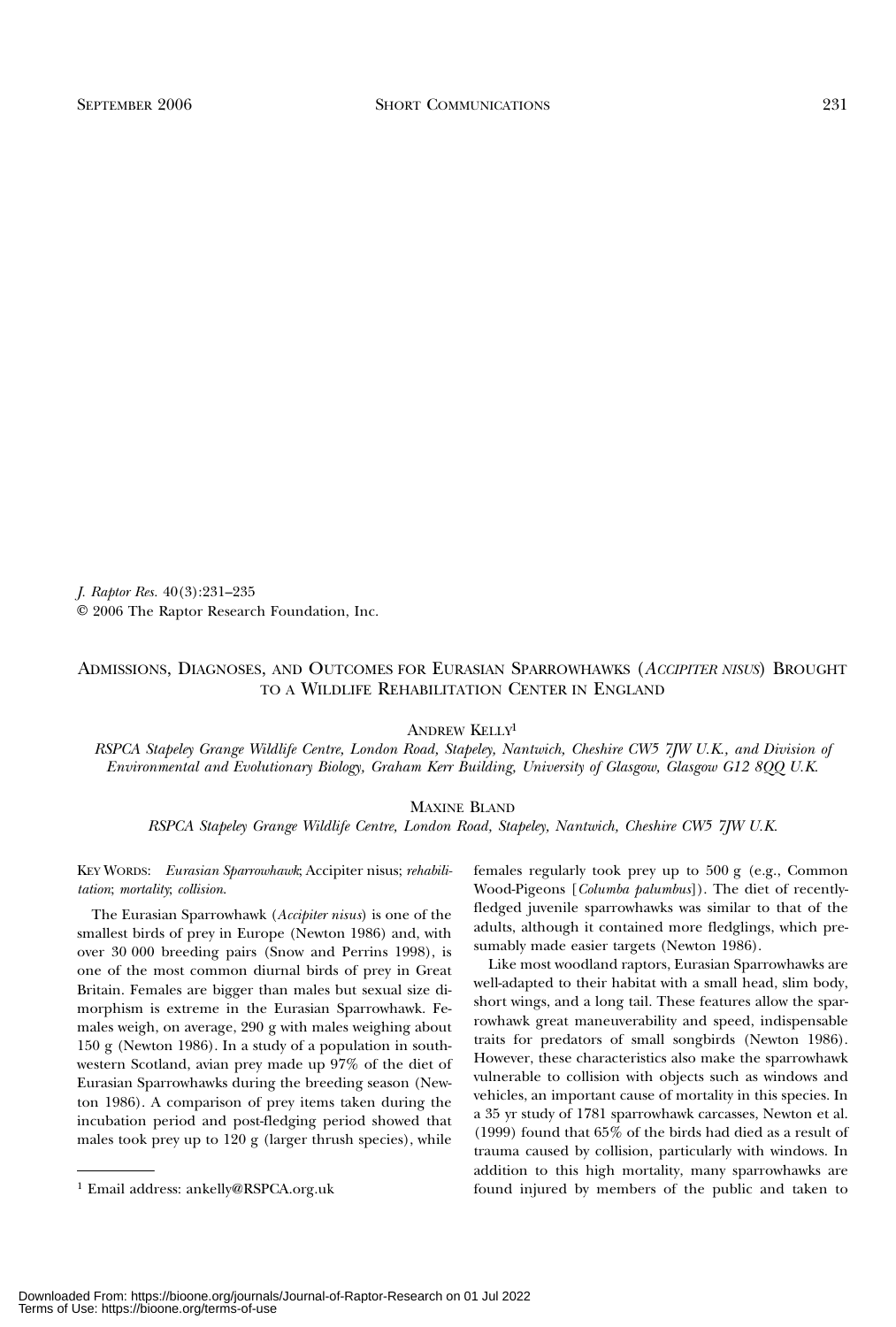wildlife rehabilitators or veterinary surgeons for treatment. However, very little information is available on the types of injuries sustained or the success of treating these injuries. In addition, in most cases, there is very little information on post-release survival of rehabilitated raptors and other wildlife (Sharp 1996, Goldsworthy et al. 2000).

There are over 800 wildlife rehabilitation centers in the U.K (A. Grogan pers. comm.), many of which treat and rehabilitate injured raptors including Eurasian Sparrowhawks. The Royal Society for the Prevention of Cruelty to Animals (RSPCA) has four wildlife rehabilitation centers that collectively receive and treat over 100 sparrowhawks each year. Here, we retrospectively examined the reason for admission of sparrowhawks to RSPCA Stapeley Grange Wildlife Centre (SGWC) in northwestern England over a 5 yr period and assessed the outcome of treatment and rehabilitation. We looked for seasonal trends in the reasons for admission, and assessed the effects of age, sex, reason for admission, and clinical diagnosis on the likelihood of successful rehabilitation and release.

#### **METHODS**

Reasons for Admission, Clinical Diagnoses, and Outcomes. We examined the clinical record cards of sparrowhawks admitted to SGWC between January 2000 and December 2004. The reason for admission was recorded as: traumatic injury caused by collision (road traffic accident [RTA], window, other); traumatic injury of unknown origin; grounded (reason unknown); other. The date of admission, age (adult, juvenile, unknown) and sex (male, female, unknown) were recorded. Admissions were divided into the following time periods: January–March; April– June; July–September or October–December. The fate of each bird admitted was recorded as: DOA (dead on arrival); EA (euthanized on admission or within 24 hours); EC (euthanized in care following unsuccessful treatment); DC (died in care despite treatment); RL (released following successful treatment and rehabilitation).

Clinical diagnosis was recorded for each bird as: concussion/head trauma, fracture(s), undetermined trauma (leg injuries but not fractures, soft tissue injuries, forelimb lameness, internal injuries), no apparent damage (included grounded birds that were thin but otherwise had no obvious injuries), or other (included shot birds with no fractures, birds that may have been poisoned, and birds with damage to the central nervous system).

Statistical Analysis. The likelihood of successful rehabilitation and release were analysed using binary logistic regression in GLIM 3.77, with outcome (released or died/ euthanized) being the binary response variable (released  $= 1$ , died/euthanized  $= 0$ ), specifying a binomial error structure with the binomial denominator set to 1 and using the logit-link function (Crawley 1993). Explanatory variables were year, season admitted, reason for admission, clinical diagnosis, sex, and age (all categorical variables) and weight on admission (continuous). We also looked for interaction effects between age and sex. The significance of each factor was determined by comparing the change in scaled deviance on removing a factor with  $\chi^2$  tables at the appropriate degrees of freedom (Crawley 1993). The proportions of birds with fractures versus birds with no frac-



Figure 1. Seasonal variation in the number of sparrowhawks admitted to Stapeley Grange Wildlife Centre, pooled for 5 yr, 2000–04.

tures that were subsequently released were compared using a G-test in GLIM.

#### **RESULTS**

Between January 2000 and December 2004, 205 sparrowhawks were admitted to SGWC, an average of 41/yr. Most birds were adults (140 of 170 for which age was recorded; 82%), and only in July–September were any of the birds admitted classified as juveniles. Males made up 44% of those sexed  $(N = 137)$ .

Reasons for Admission. Of the 202 birds for which the reason for admission was recorded, 38% had traumatic injury of unknown origin, 32% were admitted following collision (RTA or collision with other objects such as windows), 19% were grounded, and 11% were admitted for other reasons. Reason for admission had no effect on the likelihood of the bird being released ( $\chi^2$ <sub>3</sub> = 5.2, *P* > 0.05).

Seasonal Variation. The number of sparrowhawks admitted to SGWC decreased from 55 in 2000 to 29 in 2003 and 2004, and seasonal variation in the number of birds admitted resulted mainly from the majority of birds being admitted during July–September (Fig. 1). However, neither the year nor the season admitted had a significant effect on the likelihood of birds being released (year:  $\chi^2{}_4 = 7.1$ , F  $> 0.05$ ; season:  $\chi^2_{3} = 3.2, P > 0.05$ ).

Table 1. Number of Eurasian Sparrowhawks admitted to Stapeley Grange Wildlife Centre, and number released, by clinical diagnosis, 2000–04.

|                               | <b>SPARROWHAWKS</b><br><b>ADMITTED</b> | <b>SPARROWHAWKS</b><br><b>RELEASED</b> |      |
|-------------------------------|----------------------------------------|----------------------------------------|------|
| <b>CLINICAL DIAGNOSIS</b>     | N                                      | N                                      |      |
| Concussion/head trauma        | 22                                     | 12                                     | 54.5 |
| Fracture (radius, ulna, etc.) | 110                                    | 12                                     | 10.9 |
| Undetermined trauma           | 25                                     | 10                                     | 40.0 |
| No apparent damage            | 34                                     | 16                                     | 47.1 |
| $O$ ther <sup>1</sup>         | 19                                     | $\theta$                               | 0.0  |

<sup>1</sup> Diagnosis of ''other'' included suspected poisoning and shot.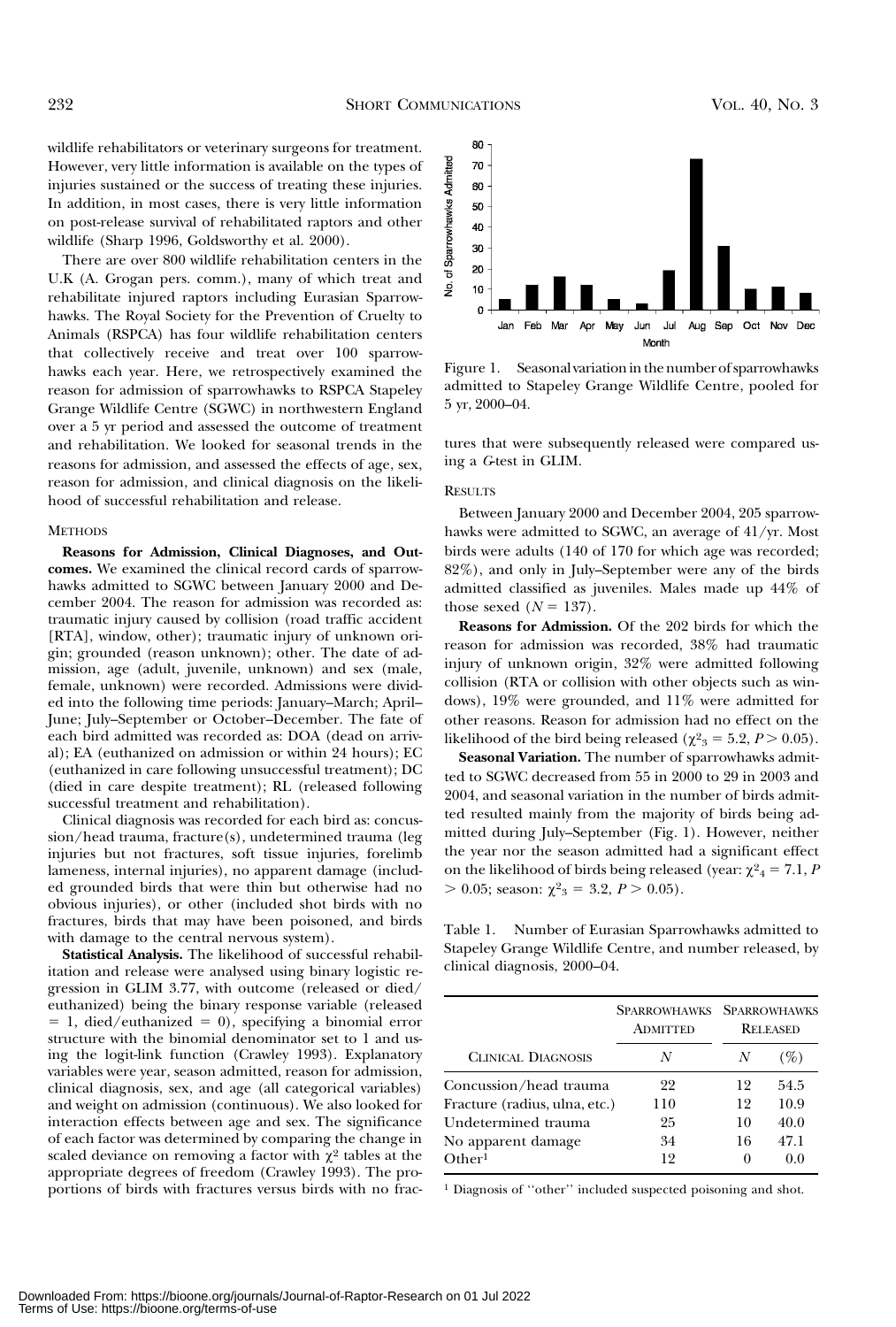

Figure 2. Percentage of sparrowhawks  $(N = 205)$  admitted to Stapeley Grange Wildlife Centre that were dead on arrival (DOA), euthanized on admission or within 24 hr (PTA), euthanized following unsuccessful treatment (PTC), died in care despite treatment (DIC), released following successful treatment and rehabilitation (REL) and outcome not recorded (NR), 2000–2004.

Clinical Diagnosis. The most common diagnosis (52%) was fracture of wing bones (mainly ulna and radius). Fifteen percent of birds had sustained traumatic injuries (without any fractures),  $11\%$  were suffering from concussion, 11% had no obvious physical damage and 11% were admitted for other reasons. Many birds had multiple fractures and head trauma consistent with collision injuries. Clinical diagnosis had a significant effect on the likelihood of successful rehabilitation and release ( $\chi^2$ <sub>4</sub> = 19.8, *P* < 0.001; Table 1). The likelihood of release was significantly lower ( $\chi^2$ <sub>1</sub> = 15.3, *P* < 0.05) for birds with fractures (10.9%), compared with birds that had not sustained fractures (40.8%).

Outcome. Only 50 sparrowhawks (24%) were released following rehabilitation (Fig. 2). Of these, 16 had no major physical injuries and had been admitted for minor injuries or poor condition, 12 were suffering from concussion, and 10 from traumatic injuries (not fractures). Of the 12 released following treatment for fractures, eight had sustained a fracture of either the left or right ulna. Sex had a significant effect on the likelihood of being released  $(\chi^2)$  = 8.3,  $P < 0.05$ ), females being more likely to be released than males (Table 2). Age had no effect on the likelihood of release ( $\chi^2$ <sub>1</sub> = 0.1, *P* > 0.05). However, there was a significant interaction between age and sex ( $\chi^2$ <sub>1</sub> = 5.5,  $P < 0.01$ ), suggesting that there was a difference in the likelihood of release between adults and juveniles of the two sexes (Table 2).

### **DISCUSSION**

We found significant seasonal variation in the admission of Eurasian Sparrowhawks to SGWC. Birds were more likely to be admitted between July and September (60%), although there was a smaller peak in March. Newton et al. (1999) found a similar peak in recorded mortality of sparrowhawks from the analyses of carcasses received over a 35 yr period. They reported that the majority of carcasses

Table 2. Number of adult and juvenile male and female sparrowhawks released, Stapeley Grange Wildlife Centre, 2000–04.

|                   | <b>SEX</b>  |               |                |              |
|-------------------|-------------|---------------|----------------|--------------|
| AGE               | <b>MALE</b> | <b>FEMALE</b> | <b>UNKNOWN</b> | <b>TOTAL</b> |
| Adult             | 9           | 25            | 9              | 36           |
| <i>s Juvenile</i> | 5           |               |                | 10           |
| Unknown           |             | 3             | $\theta$       | 4            |
| Total             | 15          | 32            | 3              | 50           |

recovered during August–September were recently-independent juveniles. In contrast, we found that the majority of birds brought to SGWC for rehabilitation during July– September were adults (82% of those of known age). One reason for this may be that around fledging time, the adults must forage frequently to provide sufficient food for the young birds, which may make them more susceptible to collisions (I. Newton pers. comm.). Our data were based on live recoveries and may be skewed toward adults as they may be more likely to survive following injury than juveniles. Inexperienced juveniles may more easily starve to death than adults. Although northern populations of sparrowhawks are migratory, the British population is relatively sedentary (Newton 1986). Thus, it is unlikely that increased movement of adults due to migration could explain why the majority of birds admitted to the center between July and September were adults.

More than 70% of sparrowhawks admitted to SGWC had been the victims of collisions with windows or road vehicles, or exhibited trauma consistent with having been in a collision. Newton et al. (1999) found that a similar proportion of sparrowhawks had died in the same way. Collision with vehicles is an important cause of mortality for raptors and other birds (Loos and Kerlinger 1993, Franson et al. 1996, Fajardo et al. 2000). In our study, the reason for admission itself had no effect on the likelihood of an individual being released. This was unsurprising, as there are a range of injuries consistent with having been in a collision, some of which are more serious than others. However, the clinical diagnosis did have a significant effect on the likelihood of an individual being released. Fifty-two percent of birds admitted to SGWC had sustained one or more fractures, mostly of the radius and/or ulna. Birds with fractures were more likely to be euthanized while in care than birds without fractures. Of the 50 birds released over the 5 yr period, only 12 (24%) had been admitted with fractures and of these, eight had a fracture of the left or right ulna. None of the released birds that had been admitted with fractures required surgical intervention and the fractures resolved with strapping and cage rest. At least five birds with fractures that required surgical intervention died under general anaesthetic.

We released only 24% of sparrowhawks admitted to SGWC. Although this figure may seem low, the majority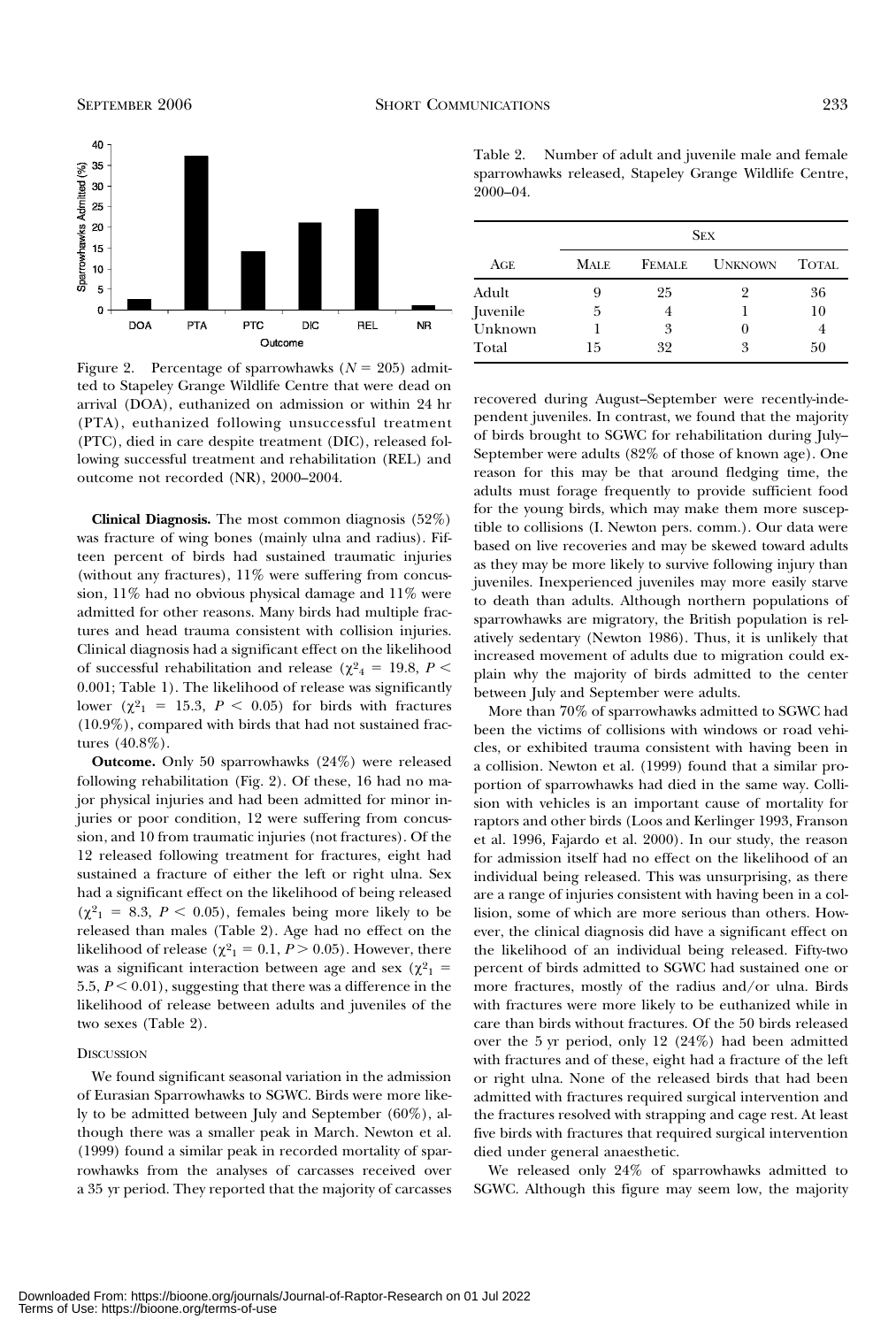of birds had injuries that precluded them from possible release and therefore were euthanized, thus conforming to the RSPCA policy on wildlife rehabilitation. Our release rate is comparable to other RSPCA centers but slightly lower than other rehabilitation centers (A. Kelly and M. Bland unpubl. data). Our data could be used by wildlife rehabilitators to better predict the outcome for individual birds based on their clinical diagnosis. Thirty-five percent of sparrowhawks admitted to SGWC were either euthanized while in care  $(>= 24$  hr) or died in care despite treatment. In the case of the RSPCA, these data could be used by field staff (Inspectors and Animal Collection Officers) to improve triage in the field.

Successful release does not equate to successful rehabilitation (Sharp 1996) and little is known about post-release success of rehabilitated wildlife. Although some rehabilitated raptors can be returned to the wild successfully (Martell et al. 2000), there is little information available on the post-release survival of rehabilitated sparrowhawks. Joys et al. (2003) found that the median time elapsed between ringing and recovery (excluding the first two months following release) was 194 and 433.5 d, respectively, for rehabilitated sparrowhawks,  $(N = 13)$  and those that were trapped and released  $(N = 878)$ . However, Joys et al. (2003) did not report the rehabilitation methods used by different rehabilitators or attempt to link the clinical diagnoses with the post-release survival rates. The methods of treatment and rehabilitation, and practices of individual wildlife centers are likely to have a significant effect on post-release survival, even within the RSPCA (Garland et al. 2003, Baker and Harris 2004). For this reason we recommend more post-release monitoring of rehabilitated sparrowhawks and other wildlife to determine the effectiveness of rehabilitation. We suggest that wildlife rehabilitators become involved in post-release monitoring. Radiotelemetry and ring recovery data can be used to give an indication of short- and long-term survival, and radio-tracking allows a comparison of habitat use, foraging success, and dispersal of rehabilitated and non-rehabilitated sparrowhawks.

## ADMISIONES, DIAGNÓSTICOS Y RESULTADOS PARA INDIVIDUOS DE ACCIPITER NISUS RECIBIDOS EN UN CENTRO DE REHABILITACIÓN DE VIDA SILVESTRE EN INGLATERRA

RESUMEN.—Examinamos retrospectivamente las razones para la admisión, el diagnóstico y el resultado de gavilanes de la especie Accipiter nisus llevados a un centro para la rehabilitacio´n de fauna silvestre situado en el noroeste de Inglaterra durante un período de cinco años (2000– 2004). En total, 205 aves fueron admitidas durante este período, la mayoría adultas. No se notó una diferencia significativa en el número entre machos y hembras. Hubo una variación estacional significativa en el número de aves recibidas: la mayoría se recibieron entre julio y septiembre, un lapso que comprende las etapas finales de la etapa de

anidación, el período posterior al emplumamiento y el período en que los volantones muestran las primeras señales de independencia. La mayoría de las admisiones  $(70\%)$  se debieron a colisiones y a heridas traumáticas de origen desconocido. Sólo el 24% de las aves fueron puestas en libertad luego de su tratamiento y rehabilitación. El diagnóstico clínico tuvo un efecto significativo en la probabilidad de su subsiguiente puesta en libertad. Las aves con menor probabilidad de ser liberadas fueron aquellas con fracturas óseas o daños sufridos en el sistema nervioso central. De doce aves liberadas luego de recibir tratamiento por fracturas, ocho tenían cúbitos fracturados. Con el fin de de evaluar el éxito de la rehabilitación, recomendamos un mayor control luego de que los gavilanes rehabilitados son puestos en libertad.

[Traducción de los autores editada]

#### ACKNOWLEDGMENTS

We thank the staff at RSPCA Stapeley Grange Wildlife Centre for their assistance in data collection. We would also like to thank Professor Ian Newton for comments on an earlier version of this manuscript and Perla Moraghan for translating the abstract. Thanks to Jim Watson, Mark Martell, Rob Bierregaard (and the staff of the Carolina Raptor Center) and an anonymous referee for improving the original manuscript.

#### LITERATURE CITED

- BAKER, P.J. AND S. HARRIS. 2004. Factors affecting release rates from RSPCA wildlife hospitals - a re-analysis. RSPCA, Horsham, U.K.
- CRAWLEY, M.J. 1993. GLIM for ecologists. Blackwell Science Ltd., Oxford, U.K.
- FAJARDO, I., G. BABILONI, AND Y. MIRANDA. 2000. Rehabilitated and wild Barn Owls (Tyto alba): dispersal, life expectancy and mortality in Spain. Biol. Conserv. 94:287–295.
- FRANSON, C.J., N.J. THOMAS, M.R. SMITH, A.H. ROBBINS, S. NEWMAN, AND P.C. MCCARTIN. 1996. A retrospective study of postmortem findings in Red-tailed Hawks. J. Raptor Res. 30:7–14.
- GARLAND, L.S., S. HARRIS, AND P.J. BAKER. 2003. An evaluation of the ethics and implementation of wildlife rehabilitation. RSPCA Annual Progress Report. Unpublished report.
- GOLDSWORTHY, S.D., M. GLIESE, R.P. GALES, N. BROTHERS, AND J. HAMILL. 2000. Effects of the Iron Baron oil spill on Little Penguins (Eudyptula minor). I. Post-release survival of rehabilitated oiled birds. Wildl. Res. 27:573– 582.
- JOYS, A.C., J.A. CLARK, N.A. CLARK, AND R.A. ROBINSON. 2003. An investigation of the effectiveness of rehabilitation of birds as shown by ringing recoveries. BTO Research Report No. 324, British Trust for Ornithology, Thetford, U.K.
- LOOS, G. AND P. KERLINGER. 1993. Road mortality of Saw Whet and Screech Owls on the Cape May peninsula. J. Raptor Res. 27:210–213.